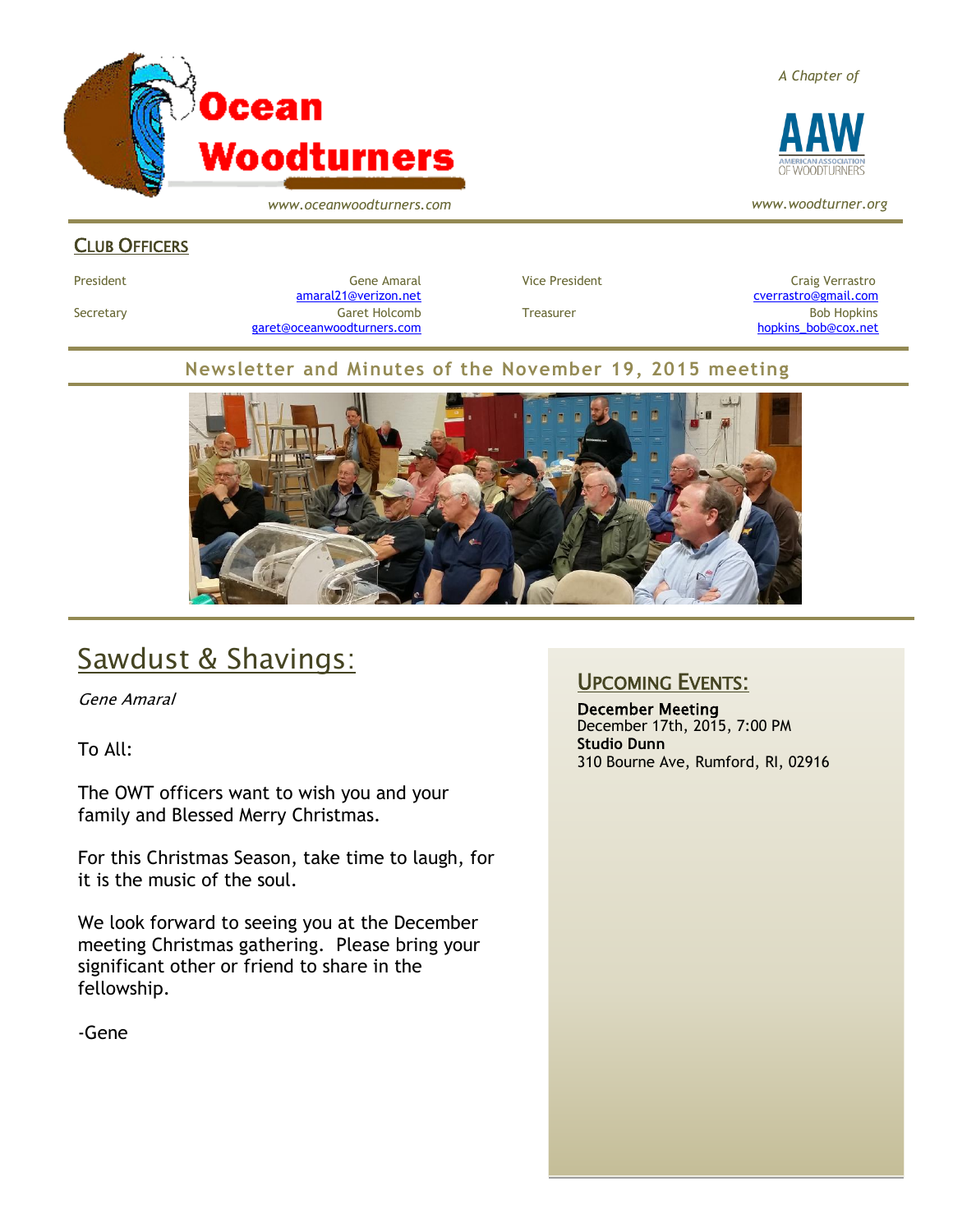# Secretary's Notes

Garet Holcomb

We desperately need someone to step up and fill the role of Outreach Committee Chairperson. This very important role is how we'll bring new blood and new life into our Club. Please contact Gene if you are able to fill this role, or are willing to sit on another committee.

# Treasurer's Report

#### Bob Hopkins

Current total is \$986.89. Includes the \$135 set aside for the camera equipment, and the recovered \$177.60 PayPal funds.

You can pay your dues directly from the website at <http://www.oceanwoodturners.com/dues.cfm>

Dues: Club dues are \$25 annually. For members who wish to have a printed Newsletter mailed to them monthly, there is an annual charge of \$5 to cover postage, payable with club dues. All payments should be mailed to: Bob Hopkins 48 Tilbury Drive,

Bristol, RI 02809

# Meeting Minutes – Old Business

Gene opened the meeting with 22 members and 4 guests present

Visitors – Welcome visitors Joe Prata, Hank Belanger, Bob Iuliano, and Emilio Ianniccilo

Nominating Committee – The Nominating Committee presented their proposed slate of Club Officers for the coming year. Please see the article in this newsletter for details and how to vote in December.

Treasurer report – Acceptance of the Treasurer's Report was seconded and voted unanimously.

Studio Dunn – Asher stood and reiterated the guidelines for the new meeting space. Please make sure you park against the building, and not against the fence. Also, the bathroom in the office area is now accessible.

Officer's Meeting – The four principal Club Officers met at Gene's house for a Board meeting. Many items were discussed, and new ideas and policies will be rolled out in the coming months, so stay tuned!

Newsletter – There was discussion about changing the newsletter to redact information that might be considered sensitive for public consumption on the website. After lengthy discussion from the floor, no action to change things was taken at the meeting.

Turning workshop - Gene will be holding his pen turning workshop with the students at West Greenwich Exeter High School, with Alex A. The Club has approved this workshop, and further approved Gene's purchase of 20 pen kits for the workshop.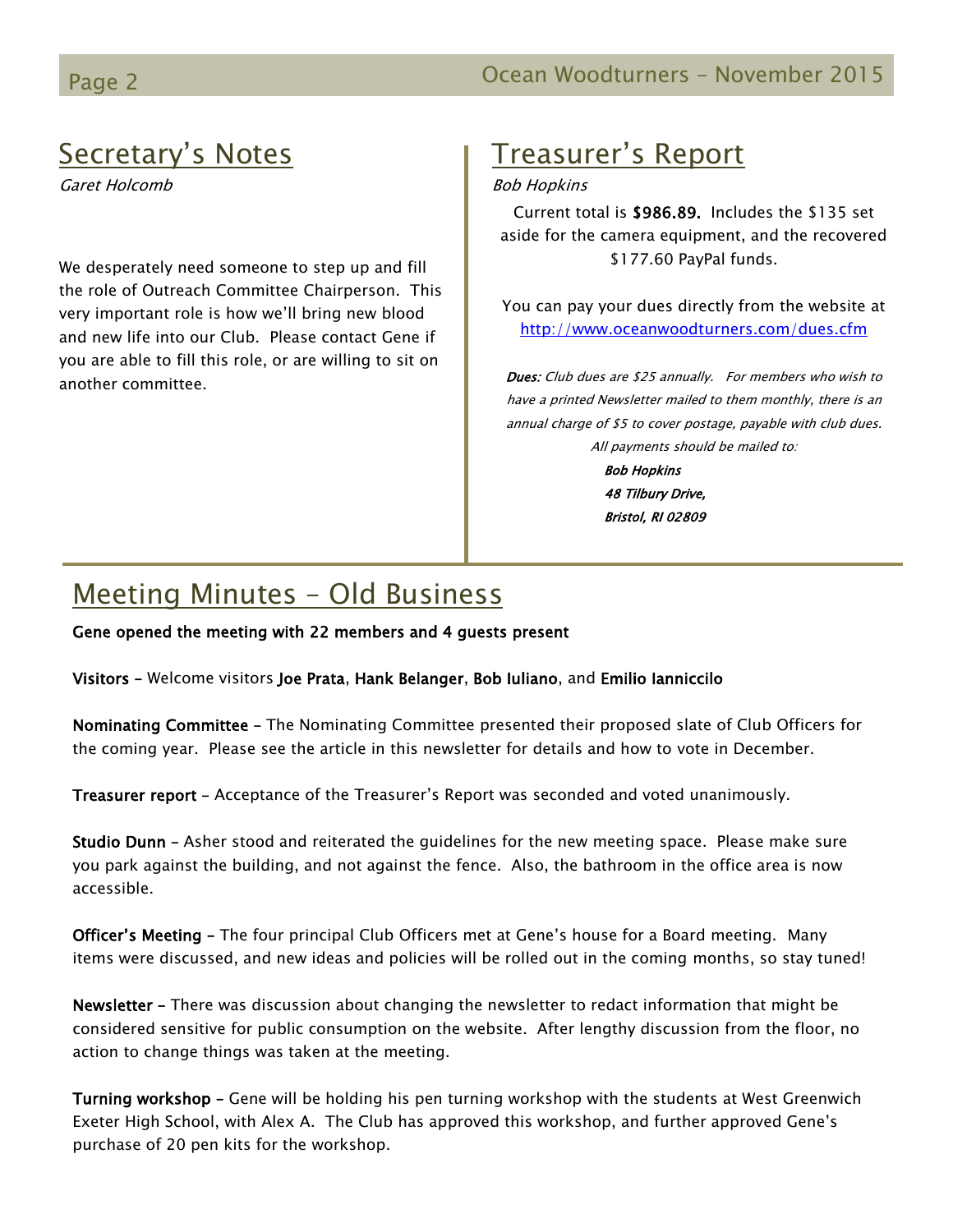Page 3 Ocean Woodturners – November <sup>2015</sup>

## Meeting Minutes – New Business

Club Committees – the President has appointed three new standing committees to oversee and assist with different aspects of Club business: Susan Sparks will chair the Program Committee, Earl Randall will chair the Fundraising Committee, and we still need a chair for the Outreach Committee. Please see the article in this newsletter for duties and responsibilities, and contact Gene if you'd like to chair the Outreach Committee or participate in one of the others.

Demo Fees – It was proposed and seconded that we lower the fee for member demonstrations to \$25. Fees for non-members will remain at \$100. Motion was carried unanimously.

Inventory – The Program Committee will be responsible for maintaining the equipment inventory and will maintain a sign-out sheet for those wishing to borrow anything from the Club.

#### NOMINATIONS FOR 2016 OFFICERS:

The Nominating Committee has proposed the following slate of Officers for 2016:

**Gene Amaral**, President **Craig Verrastro**, Vice President **Garet Holcomb**, Secretary **Bob Hopkins**, Treasurer

There were no nominations from the floor in November. Please come to the December Meeting to vote on the Club officers for 2016.

Thanks to **Alex Amoruso, Earl Randall**, and **Charles Nelle** for their work on the Nominating Committee this year.

# Show and Tell



Charlie Hockenson

Apple wood natural-edge wing bowl, Mesquite pot, and spalted bowl with Mahogany rim







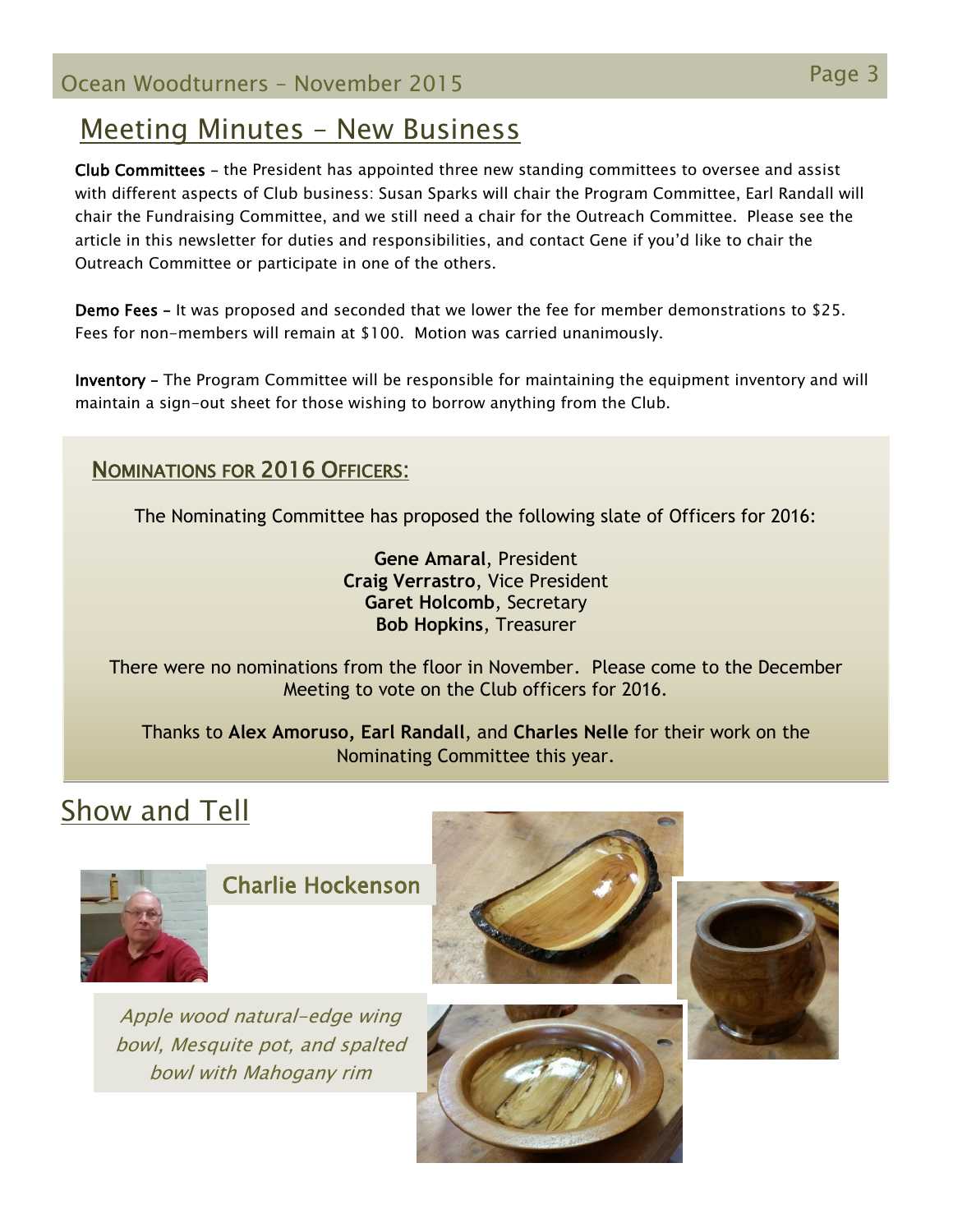# Show and Tell (Cont.)



### Joe Atkinson

Matching Rambutan candlesticks, finished in Danish oil





### Garet Holcomb

Captain America Shield clock, in Maple, Mahogany, and Walnut



(Right) Segmented vessel in Ash, Walnut, and Bloodwood.

(Above) Open segment bowl, in Purpleheart, Wlanut and Ash, using Titebond Translucent glue:<http://goo.gl/IroxQD>

### Paul Tavares

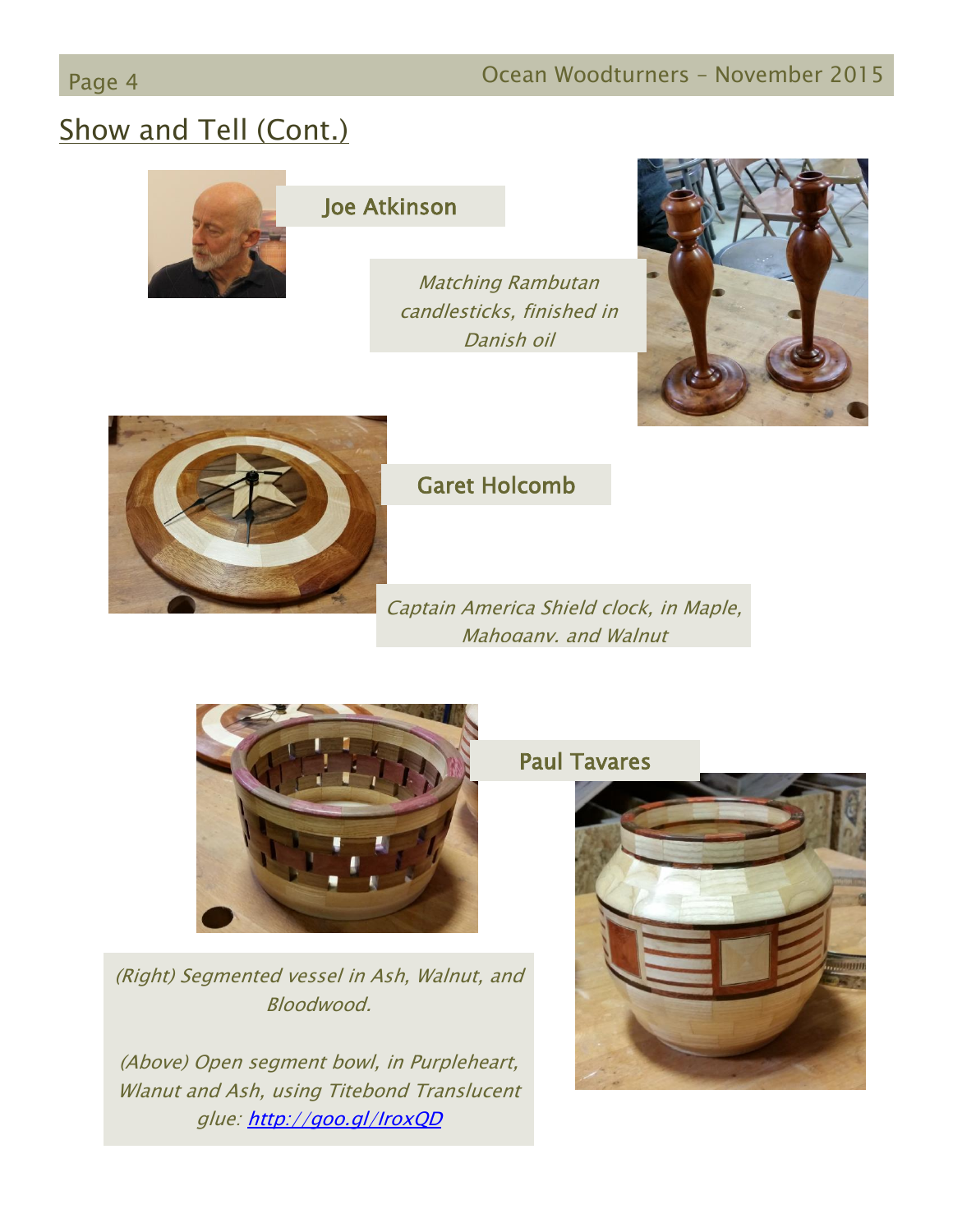# Page 5 Ocean Woodturners – November <sup>2015</sup>

# Show and Tell (Cont.)

Dan Dragon

Dyed Maple and Cedar ornaments with gold and silver leaf, lacquer finish

Green-turned White Oak vessel, in progress, with epoxy outside finish. The rim angle is left over from the chainsaw used on the log.

(Below) Sycamore wing bowl, unfinished



Check out the new Ocean Woodturners Facebook page! It's brand new so we'll be adding content as time passes. Make sure to Like and Share, and help bring much-needed public exposure to our Club!

<https://www.facebook.com/OceanWoodturners/>



Roland Lavoie

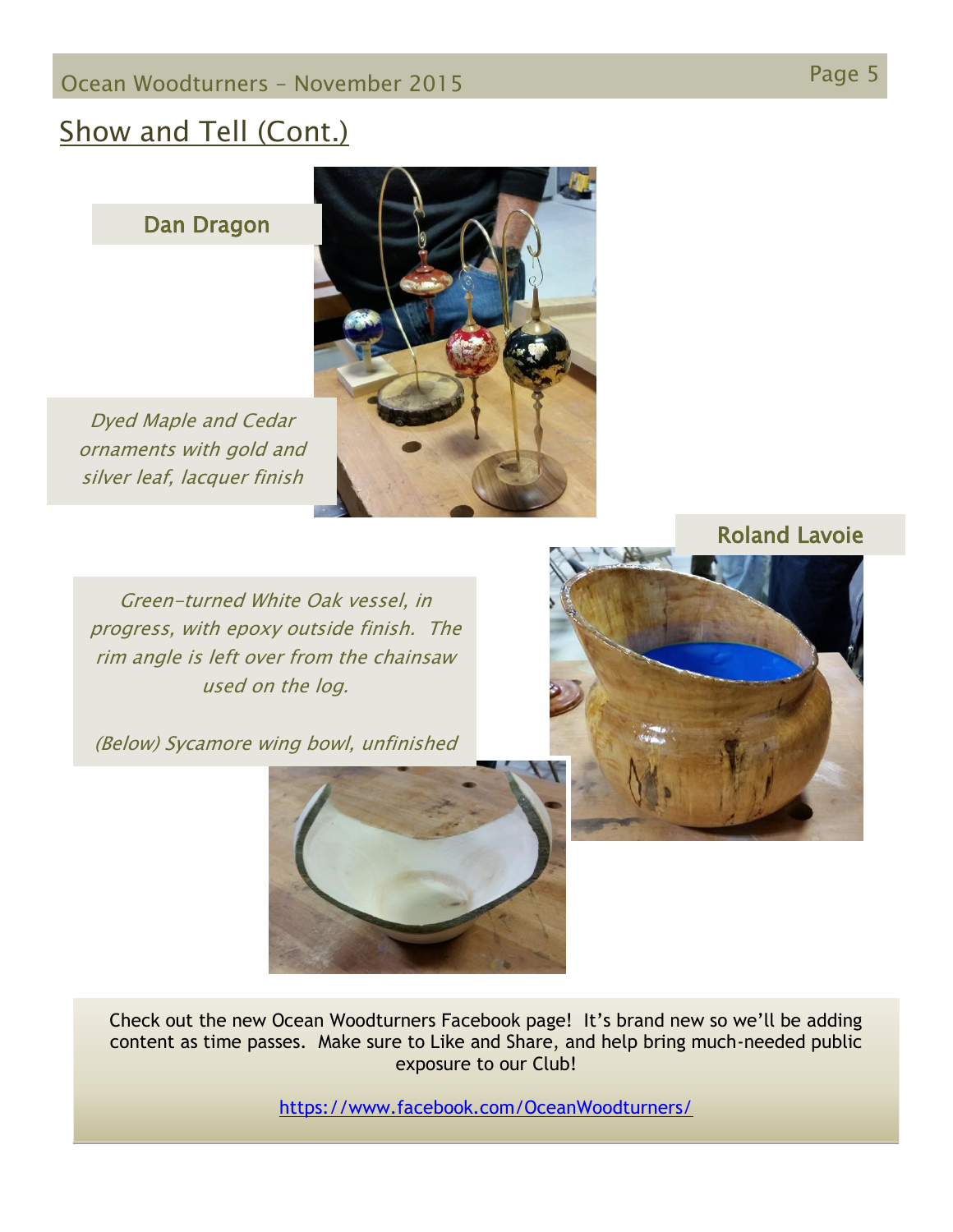# Page 6 **Detail Construction Community Community** Ocean Woodturners – November 2015

# CRAFTOPIA!

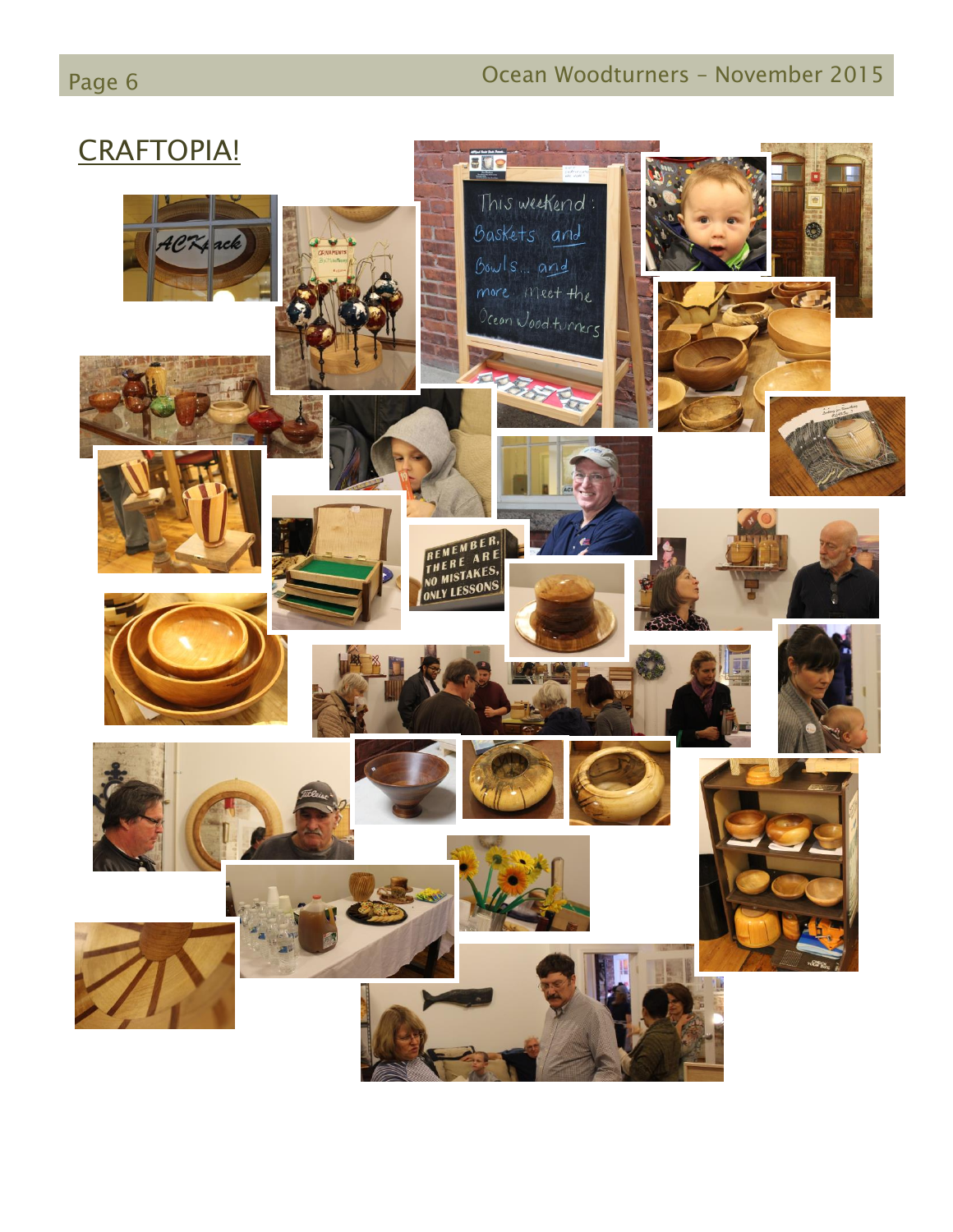#### OCEAN WOODTURNERS STANDING COMMITTEES:

We are striving to get members involved with Club duties and responsibilities, and to this end Gene has appointed three standing, permanent committees. Duties and responsibilities are outlined below:

#### **Program Committee Susan Sparks, Chair**

Responsibilities include planning and arranging for all activities taking place within the Club structure, including but not limited to:

- 1. Scheduling monthly Demos
- 2. Seeking out and arranging for educational programs for members
- 3. Supervising the monthly meeting space, handling the name tags, etc.
- 4. Maintaining the Club library and property inventory
- 5. Scheduling and arranging for Open Shop time for members
- 6. Scheduling and arranging for any special classes or demos

#### **Outreach Committee**

**No Chairperson yet!**

Responsibilities include planning and arranging for all activities taking place outside the Club structure, including but not limited to:

- 1. Public affairs
- 2. Advertising/increasing public exposure
- 3. Recruiting new members
- 4. Seeking out and arranging craft fairs, gallery events, public demonstrations, etc.
- 5. Planning and arranging special demos, workshops, and programs for outside groups
- 6. Arranging and supervising any special commissions that come in from the outside

#### **Fundraising Committee Earl Randall, Chair**

Responsibilities include planning and arranging for all activities whose main purpose is to bring revenue to the Club or increase its purchasing power, including but not limited to:

- 1. Conducting wood/equipment raffles, 50/50, and other in-club fundraisers
- 2. Planning and arranging for outside fundraising drives and events
- 3. Administering the Club Store
- 4. Arranging for sales of any Club donated pieces
- 5. Seeking out and arranging for corporate sponsorships, vendor discounts

We are actively seeking a Club member to fill the vacant Chairperson's role in the Outreach Committee. If you can fill this spot, or are willing to act in a supporting role for any of the other committees, please let Gene know ASAP.

**The more Club members we get involved, the more we'll be able to do. Everyone will benefit, so please step up!**